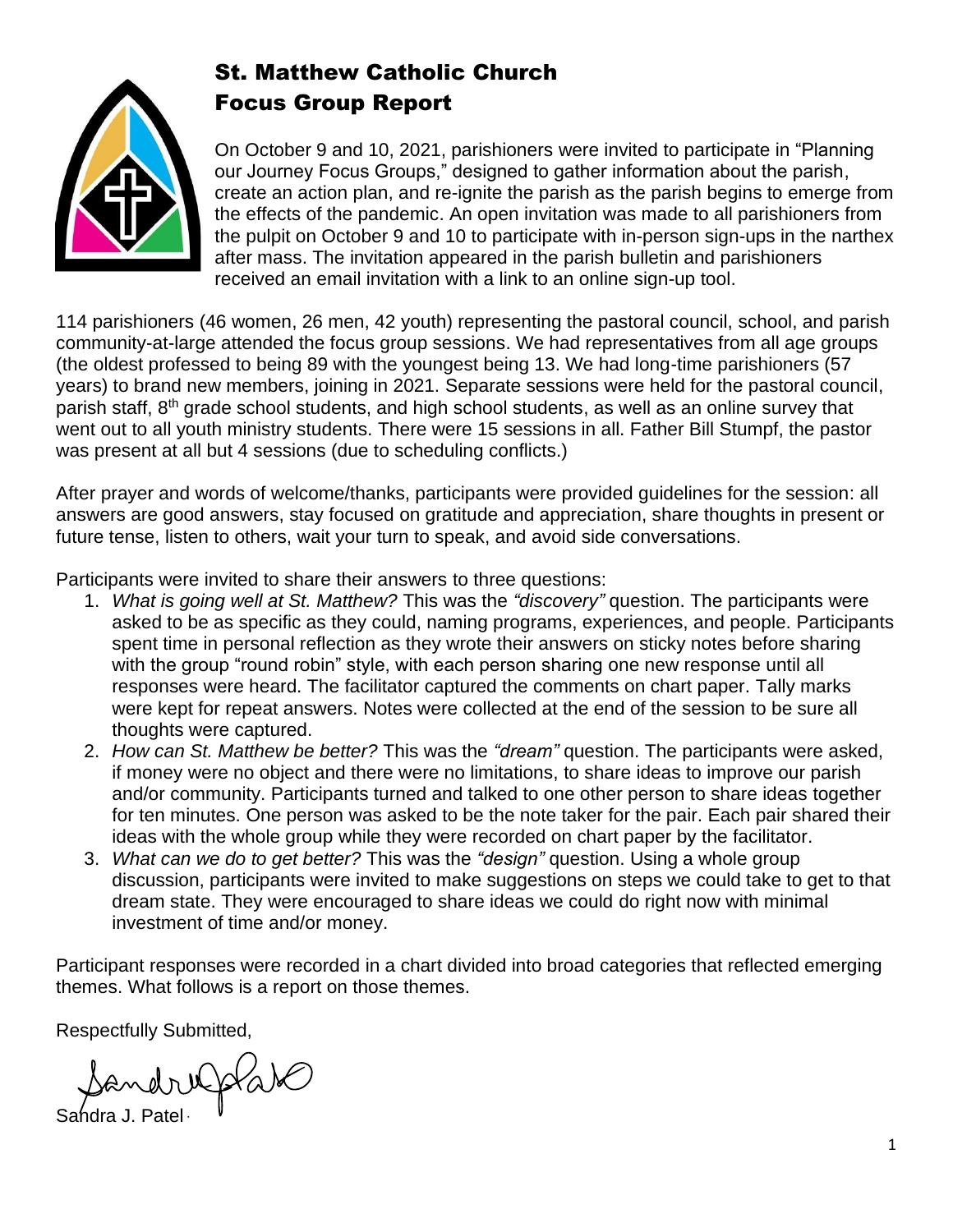## Discover: What is going well at St. Matthew?

**BUILDING AND FACILITY**: St. Matthew has a beautiful campus with reasonably good facilities. St. Matthew has a good location in our city. The parking lot is easy to use with ample parking close to the building.

**COMMUNICATION**: We communicate well through email, the parish bulletin, the electronic bulletin, and school newsletters. Live streaming of masses was important during the pandemic.

**COMMUNITY (PEOPLE, VOLUNTEERS, DESCRIPTORS)**: In every single focus group session, the theme of a warm, welcoming, friendly community was expressed. People feel that St. Matthew is an extension of their family - a home - where they can come to connect with friends. St. Matthew is multigenerational, which reflects a collective history. It is diverse and inclusive, where you can "come as you are." People are generous, servant leaders, who give tremendous amounts of time and talent to the parish. When there is a need, the parishioners of St. Matthew respond. There are many ways to be involved: service, social, and spiritual. The RCIA Team and the Arts and Environment Committee exemplify this response.

**FAITH FORMATION AND CATECHESIS:** St. Matthew has an excellent sacramental prep program: Baptism, First Eucharist, and Confirmation. This keeps families connected to our Catholic faith. For the adults, the men's and women's retreats are excellent opportunities to grow in faith and connect with others in the parish. The scripture study is a very strong ministry that continues to grow. Not only does the group study the bible, but they also learn about the faith/catechism.

**LITURGY AND WORSHIP**: The variety of mass times provides multiple opportunities for worship (Mass), as well as different opportunities for prayer (communion services, Rosary, Stations of the Cross). Each mass has its own style and feels like its own small community within the larger parish community. People feel uplifted when they leave mass due to the homilies that instruct with practical ways to live the Gospel message and the wonderful music ministry. The music ministry has committed, talented people who enhance the worship experience. The Children's Liturgy of the Word is excellent. The lectors, mass greeters, ushers, eucharistic ministers, and altar servers are important to the worship experience.

**MINISTERIAL/SACRAMENTAL**: There are a variety of ministries to meet the needs of our parishioners. Advent and Lenten programs bring people to church and inspire their relationship with Christ. The Peace Meal funeral luncheons are a beautiful ministry that meets the needs of a grieving family.

**RELATIONAL/SOCIAL**: "We are a social parish." There are many gatherings and social events that bring people together. Some are tied to prayer and worship, like Stations of the Cross with Fish Fries and coffee and donuts or First Saturday Happy Hour after mass. But others are intended simply as social gatherings. The chili supper is a favorite event, as is the Gala. The large CYO sports program is an important gathering function for school-aged children and their families.

**ST. MATTHEW SCHOOL**: St Matthew School is a wonderful ministry of the parish that keeps us vibrant and growing. The teachers, staff and administration care about the children and families and they are dedicated to a quality education for the children. There is a strong sense of friendship among the students and families. The Parent Faculty Association (PFA) is actively involved and creative.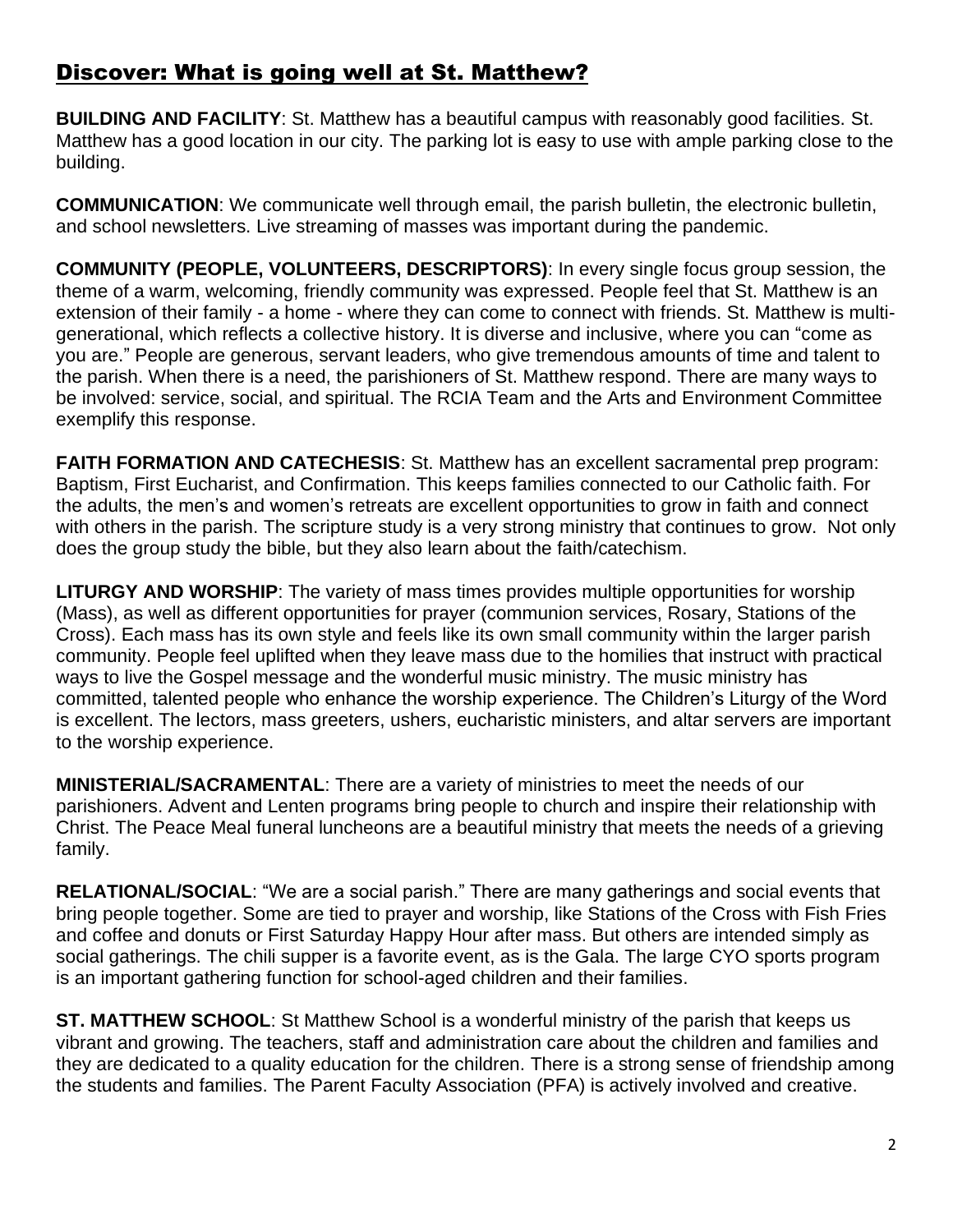**SERVICE AND OUTREACH:** St. Matthew is actively involved in community outreach through many great programs. These programs are visible to the parish community, so they are a constant sign of our call to serve the poor: St. Vincent de Paul Society, Birthline crib, Harvest for the Hungry Garden, Haiti Committee, Dr. Ellen's mission in Africa and prayer shawl ministry. The parish garden is a unique ministry and is seen as an important one in the parish. The Men's Club, while an opportunity for fellowship, is an active organization, giving generously of time, talent, and treasure.

**STAFF**: We have an approachable pastor, who is warm and open. The parish staff is responsive with good processes in place. Lay leadership in the parish is strong with new energy and ideas.

## Dream: How can we become even better?

## Top 10 Dreams (in order of responses, highest to lowest):

**COMMUNITY**: "Fill the pews" by bringing more families back to church and new families into our parish. More families, more engagement, more connection with others in a meaningful way.

**MINISTERIAL/SACRAMENTAL**: Focus on young adults. Begin a ministry program that allows them to connect to their faith and each other.

**COMMUNITY**: Personal Invitation goes a long way! Use this as a strategy to engage parishioners across ministries, programs, service, and outreach.

**BUILDING AND FACILITY**: Develop a capital improvement plan: look across the entire campus and make a list of everything that needs to be repaired, cleaned, improved, painted, and/or updated. Prioritize the list. Raise funds as needed. Do every task properly. Hiring an interior designer to create a plan would be beneficial.

**RELATIONAL/SOCIAL**: Have more spiritual/social gatherings that allow people to be connected. Match people at similar life stages or interests through various events like date night, movie night, trivia games, "Mass in the Grass", etc.

**COMMUNITY**: With the goal of increasing volunteerism, create in-depth ministry descriptions, which includes ministry activity, how to be involved, time commitment, role descriptions, and ministry outcomes. This will make it easier for people to step into the ministry. When someone can provide witness of the ministry impact, it could encourage involvement. Effectively communicate needs to the parish.

**COMMUNITY**: Many events, projects, and ministries are run by one person or a small group of the same people year-after-year. Break them down into smaller parts so they feel more manageable. Create job descriptions and succession plans so that leadership rotates. Provide cross-training or introduce an apprenticeship approach where people learn and then step into leadership.

**COMMUNICATION**: Create a consistent communication procedure for the pastoral council, commissions, and committees to share their work and progress with the parish. Increase their visibility so people know and recognize the leaders.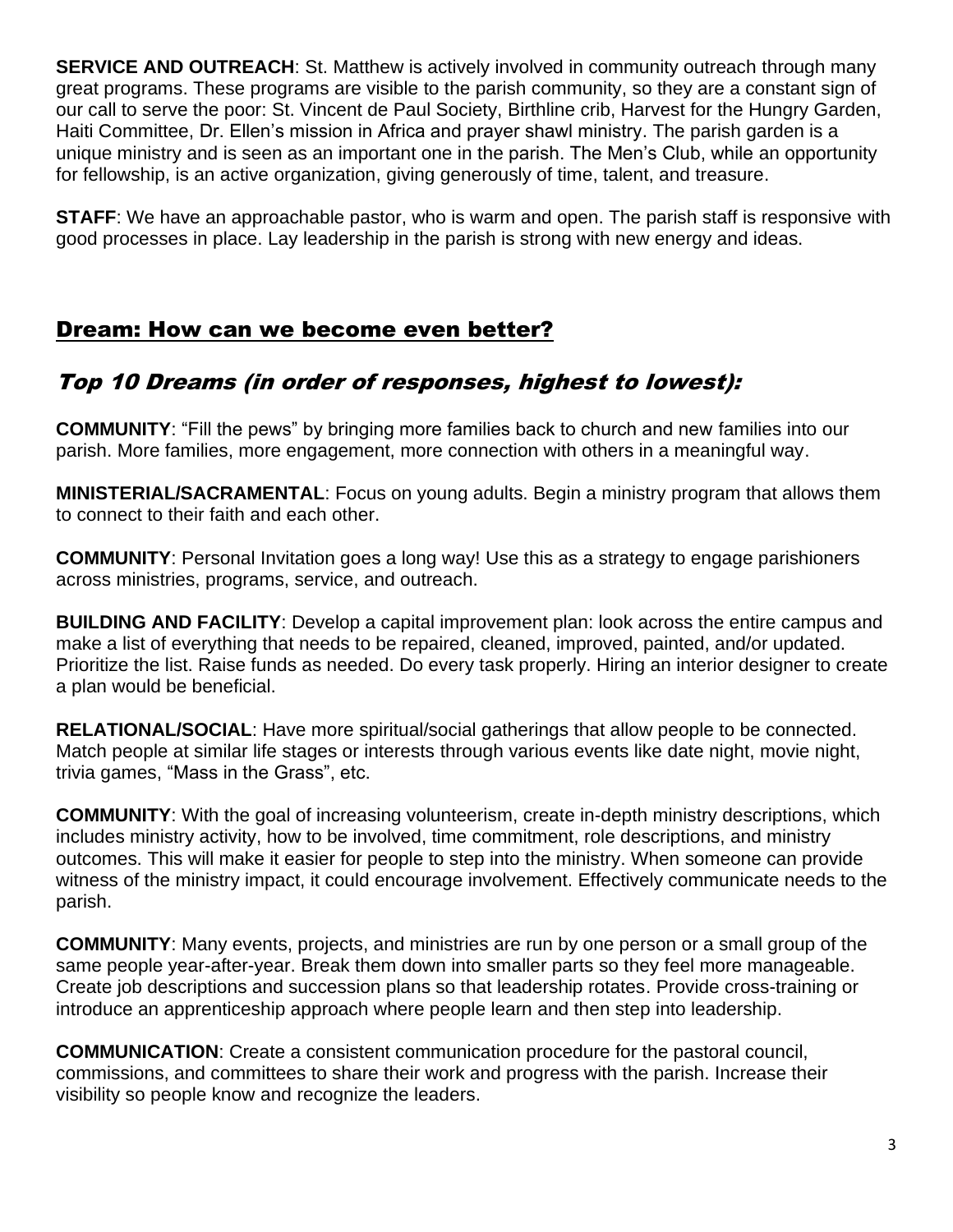**COMMUNITY**: Be a more welcoming parish; an open community that welcomes all people. Up our hospitality game. How do we include new families in our parish?

**COMMUNITY**: The school is a ministry of the parish; strengthen the relationship between parish families and school families. Acknowledge public school choice as an equally valuable option for families and work to build bridges.

# Other Important Dreams:

## **BUILDING AND FACILITY**

- 1. Update the sanctuary and narthex to modernize its appearance and make it more welcoming
- 2. Continue live streaming.
- 3. Evaluate the space we have. Determine who uses the space, how it gets used and what additional space we need. Build spaces dedicated to adult ministry, young adult ministry, outdoor education, a larger, efficient kitchen with storage space, meditation garden, paved walking path around perimeter of the campus, etc.
- 4. Improve the sound system in the sanctuary for both the music ministry and for people who are hearing-impaired.
- 5. Increase and improve technology in school and church so that students can have 1:1 (student to computer) in all grades and screens can be added to church and narthex for mass and communication.

#### **COMMUNICATION**

- 1. Evaluate the communication procedure for the parish. Update the parish website to make it more user-friendly and use social media and other online tools to communicate more consistently with parishioners. Fr. Bill's homilies could be used for small tweets or posts throughout the week.
- 2. Create an information kiosk in the narthex. The best option may be a television screen similar to the one in the school lobby. This is where photos of parish events, new families, and deceased parishioners could scroll as well as upcoming events, ministry descriptions, and volunteer requests.

## **COMMUNITY**

1. Bring back the Ministry Fair, but also change the format to engage more people in the various ministries in the parish. The goal would be to have more people involved so the work doesn't fall on the same few people all the time. Ensure that follow-up occurs when someone expresses an involvement interest.

## **EVANGELIZATION**

- 1. Our community should be a "Touchpoint to Christ."
- 2. We should invite neighbors to our events and celebration of the sacraments.
- 3. Invite families of school children who do not attend mass or belong to our parish.

## **FAITH FORMATION/CATECHESIS**

- 1. Develop a program for Adult Catechism, a refresher course for our faith.
- 2. Introduce other retreat opportunities focused on people's needs and refresh current men's and women's retreats by varying locations.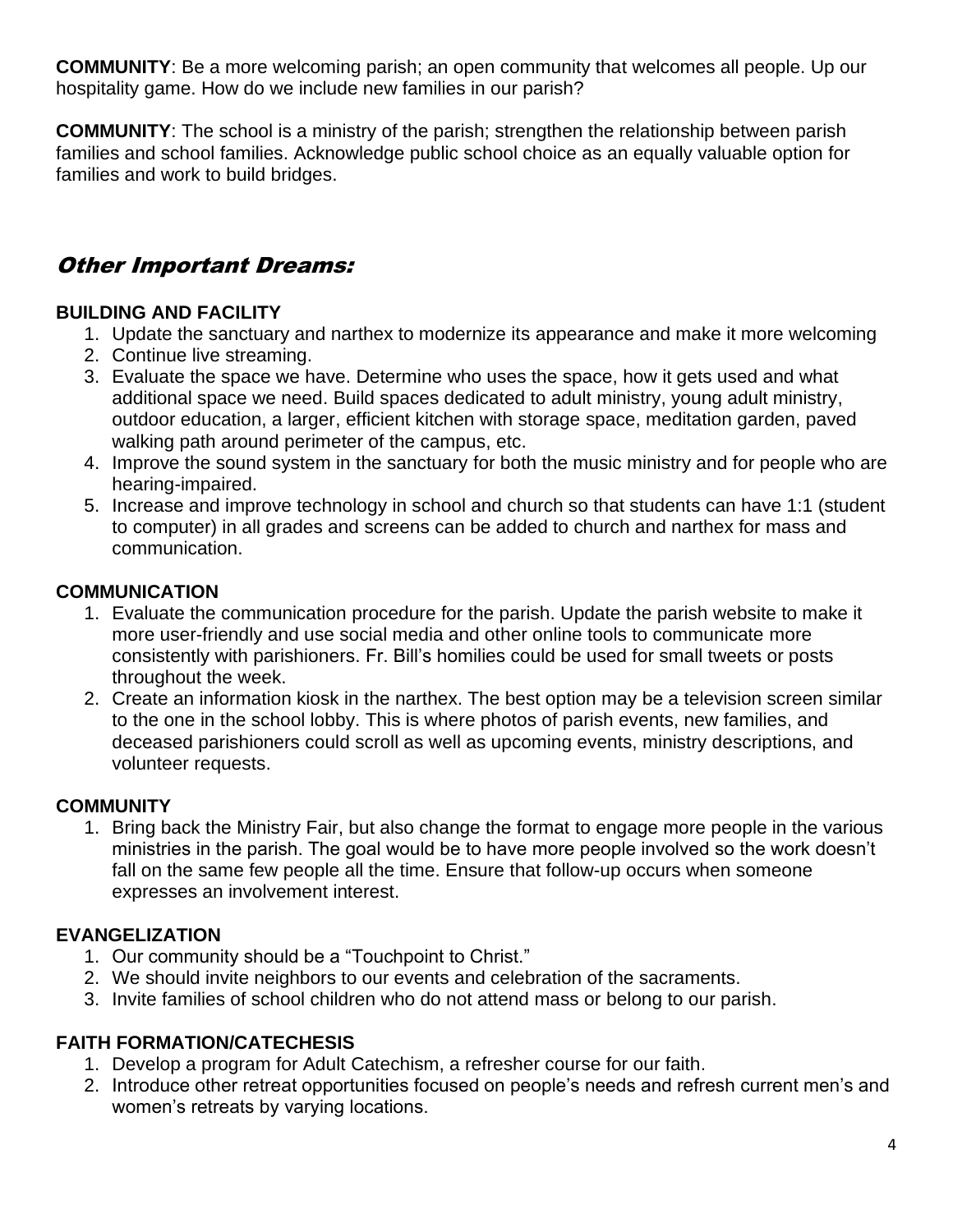- 3. Re-start small faith sharing groups. Help match people by topic or their place in life (empty nesters, young parents, young single adults, mature adults, etc.). This may also include CRHP or other similar programs.
- 4. Have a true ministry focus on youth and develop a more robust youth ministry program.

#### **FINANCIAL**

1. Actively nurture the existing school and parish endowments to relieve tuition increases, attract/retain/reward staff, and plan for long-term building needs.

#### **LITURGY and WORSHIP**

- 1. Start a children's choir that sings at weekend masses year-round
- 2. Eucharistic Adoration as a regular prayer opportunity
- 3. More opportunities for prayer that honor people with work schedules and young families. Early morning and late evening options would be helpful.

#### **MINISTERIAL/SACRAMENTAL**

- 1. Focus on young families to connect children, but also the parents. Raising children in the faith, keeping your prayer life engaged amid raising children, and other topics would help build strong Catholic families.
- 2. Start a Mature Adult Ministry that includes components of social, service, and outreach.
- 3. Create opportunities for families to connect (see suggestion 2.)
- 4. Create opportunities for women of the parish to connect. Women's Club?

#### **RELATIONAL/SOCIAL**

1. Create and promote events after mass. Once people are at church they may linger for interaction.

#### **SCHOOL**

1. Increase school enrollment by creating a positive buzz.

## **SERVICE and OUTREACH**

1. Re-invigorate existing programs and increase volunteer hours by providing detailed information about what is needed, the time commitment involved, and who to contact if interested.

#### **STAFF**

- 1. Review current positions of school and parish staff to ensure that qualified professional staff are filling all roles. This includes appropriate job descriptions with expectations for performance.
- 2. Establish goals and mission for parish staff that focuses on succession plans, cross training to respond to requests during vacations or extended illnesses and weekend office hours.
- 3. Create a strategic plan focused on full-time and part-time parish staff positions to support the needs of a growing parish: youth ministry, confirmation, young adult/adult/mature adult ministry, volunteer coordinator, young family ministry, administrative assistant, and receptionist.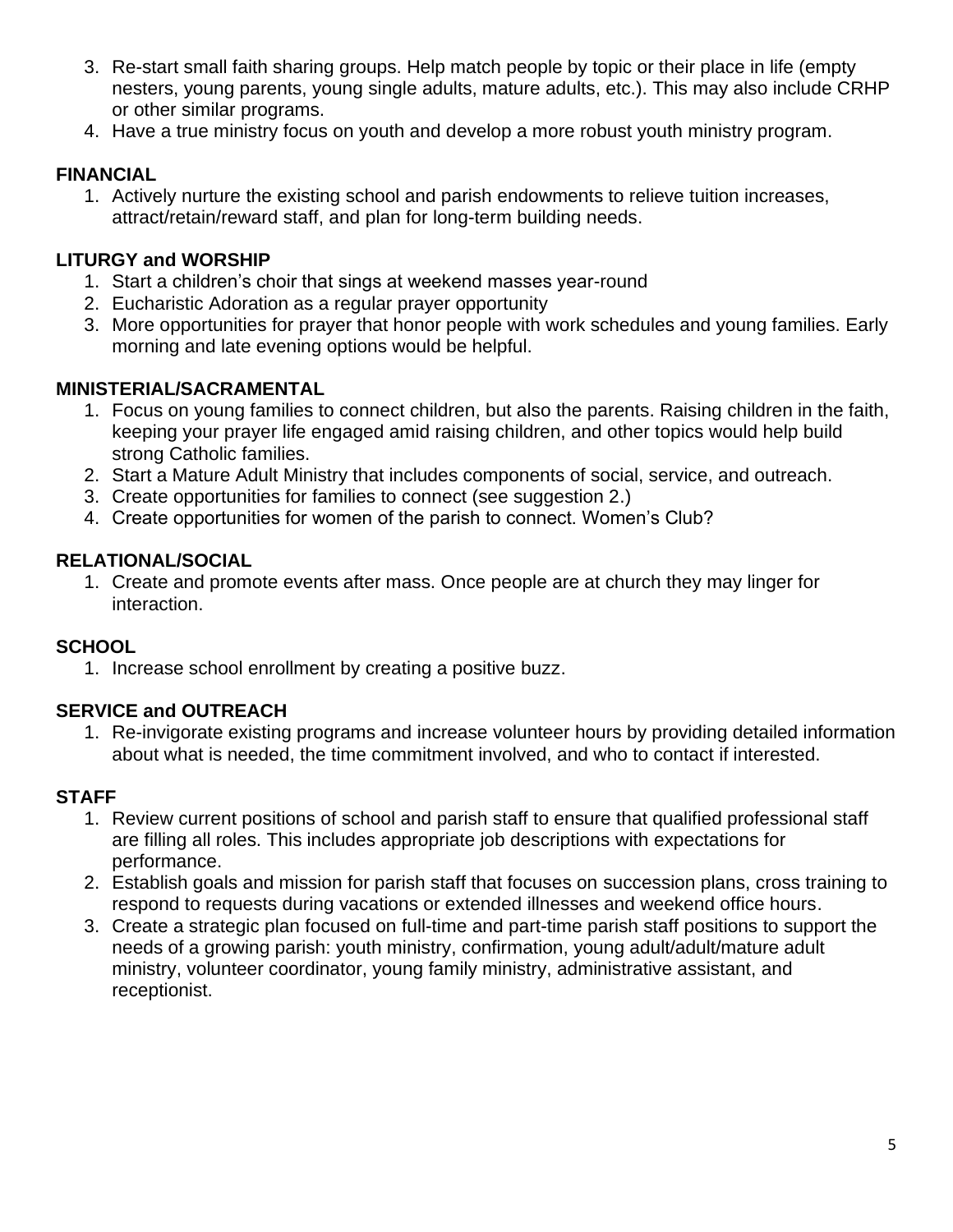## Design: How do we get there?

#### **BUILDING AND FACILITY**

- 1. Explore a capital campaign for the physical needs of the campus.
- 2. Tap into volunteers who are already willing to help.
- 3. Spruce up the building. It is looking old and unmaintained.

#### **COMMUNICATION**

- 1. Provide evidence that change is happening. "You have been heard."
- 2. It is our mission to "make disciples of all nations." We are here to engage and connect with Christ. How do we make that known?
- 3. Improve communications. Go beyond bulletins and utilize more electronic options for communicating with people. "Sign-up Genius" (online communication platform), text messaging, social media platforms, etc. Meet people where they are.
- 4. Have a Ministry Fair to celebrate all we have done and what we can do with the right people.
- 5. Spotlight ministry programs throughout the year, Representatives could share the ministry/program at mass, the impact/outcomes, be available in the narthex after mass, and provide details in the bulletin: who, what, when, where, how, why.
- 6. Have an information kiosk, bulletin board, or media screen in the narthex with information readily available to people. This could include upcoming event information, Catholic trivia, photos of past events, photos of new parishioners, photos of deceased parishioners, photos of "Families of the week", volunteer requests, etc.
- 7. We have so many great activities, programs, and ministries, but do they all fit our mission? How many people does each touch, and does it lead them to Christ?

#### **COMMUNITY**

- 1. Look at how we welcome new parishioners and make the process less cumbersome. Perhaps develop a series of new parishioner meet and greet events. Make sure the new parishioner packet includes a complete list of opportunities for involvement. A personal connection with another parishioner would help enfold them in the flock.
- 2. Invite people to come back to mass by personal invitation. Phone calls and personal letters to all parishioners would bring people back to church.
- 3. Do a call-out for women interested in starting a women's club.
- 4. Start small faith sharing groups for young adult singles. Bring them together in faith and for support of each other.
- 5. Sponsor a St. Matthew School Alumni event with the goal of developing an alumni association to keep them connected to the parish. Honor graduates for their achievements in the community.
- 6. Divide the focus group findings by active commissions, committees, and ministry. Develop strategic plans, projects, and next steps based on the information. Be sure the plans are transparent with goals that are SMART: specific, measurable, achievable, relevant, and time bound.
- 7. Invite young people to share what they would like to see from our church and how they would be willing to participate.

#### **FAITH FORMATION/CATECHESIS**

1. Take advantage of programs already in existence to re-energize, re-ignite the parish (dynamic parish, FORMED programs, other church programs.) Build on what we already have.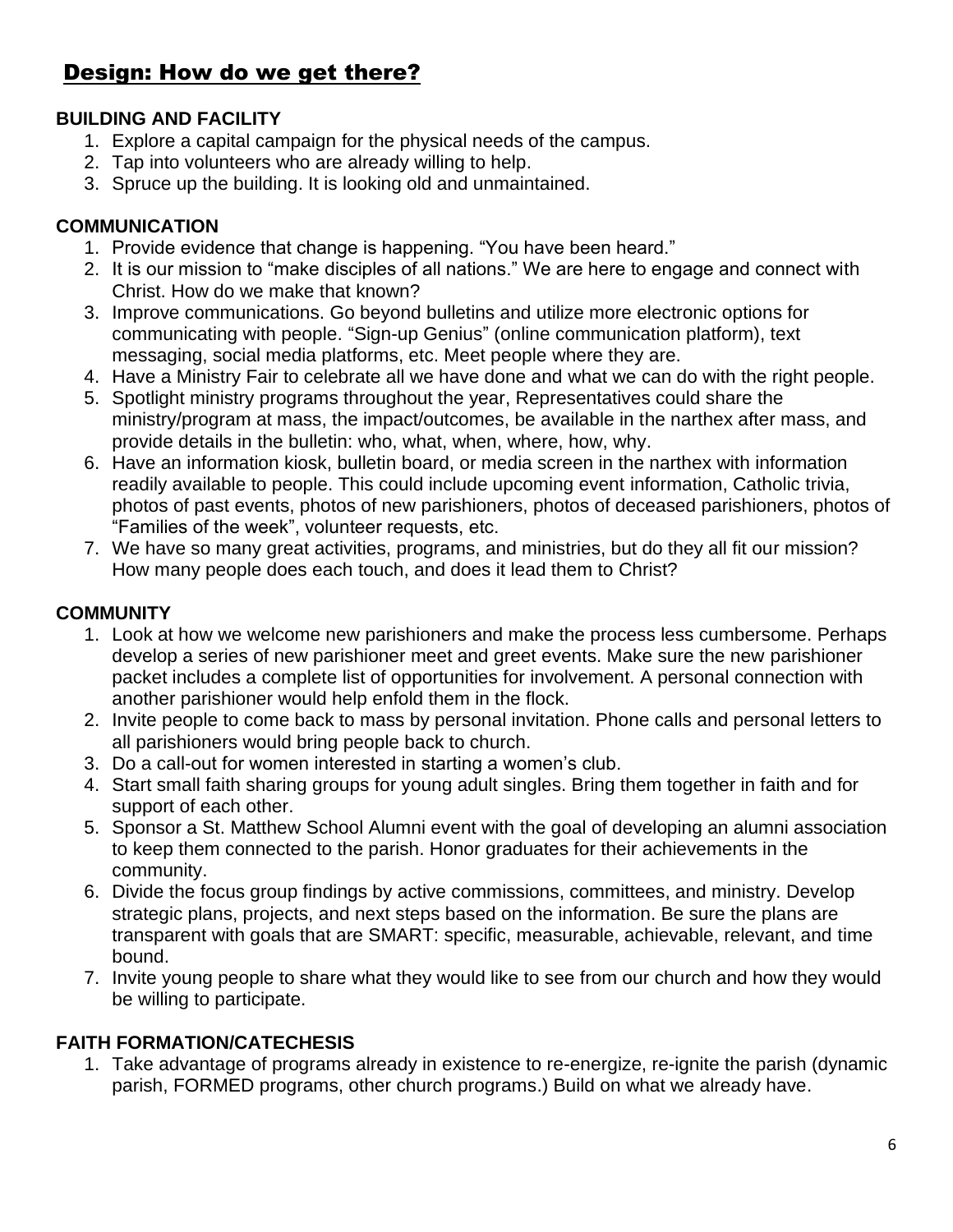2. Contemplation AND action: What is our mission and how do we live it? Find ways to help people find their action (CRHP, Cursillo, small faith sharing, scripture study, etc.) to build a foundation for relationship with Christ and the chance to live our faith.

#### **INSPIRATIONAL/GENERAL**

- 1. Start small and be encouraged by even the smallest steps. Celebrate successes.
- 2. Just smile! It goes a long way in making people feel welcome and opens the door to a new friend.
- 3. Pray for the Holy Spirit to give us love to share.

#### **RELATIONAL/SOCIAL**

1. Bring people together, using their skills, talents, and interests to connect them.

# Youth Perspective

## Discover: What is going well at St. Matthew?

**COMMUNITY (PEOPLE, VOLUNTEERS, DESCRIPTORS)**: St. Matthew is a strong community that is kind and welcoming. It feels like home (this was also a predominant theme in the adult focus groups.) The students enjoy the fun school events (pep rallies, dress down days) that bring them together as a community. It seems as if more people are attending mass and participating in events, which is good to see.

**LITURGY AND WORSHIP**: There are a variety of Mass times, and the music ministry enhances the Mass (it's great!). Fr. Bill is awesome. He is a good homilist. The Children's Liturgy of the Word is a good program that gives children the opportunity to hear the Word at their level and provides the youth a chance to receive service hours for helping.

**RELATIONAL/SOCIAL**: The Chili Supper is a great event that brings people together.

**STAFF:** There is good food in the cafeteria and the cafeteria staff is very nice. The sports program (CYO) has many options for students. The coaches are excellent. The schoolteachers are understanding, supportive, and caring.

## Dream: How can we become even better?

## Top 5 Dreams (in order of responses, highest to lowest):

**COMMUNITY**: Following the sacrament of Confirmation, help connect the students back to the parish community by engaging them in meaningful ways. It would be wise to have that engagement as a natural flow from the sacrament.